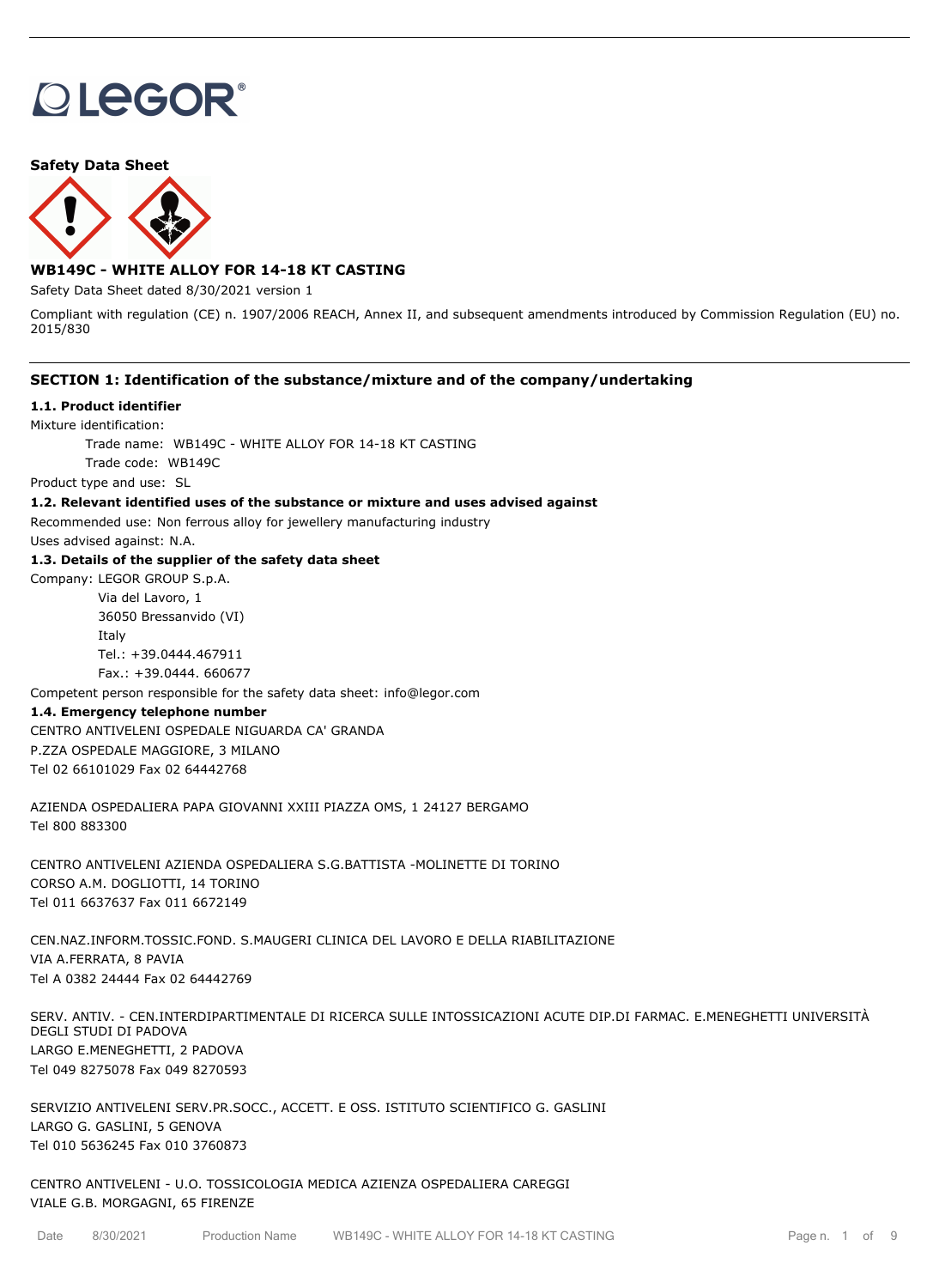CENTRO ANTIVELENI POLICLINICO A.GEMELLI - UNIVERSITA' CATTOLICA DEL SACRO CUORE LARGO F.VITO, 1 ROMA Tel 06 3054343 Fax 06 3051343

CENTRO ANTIVELENI - ISTITUTO DI ANESTESIOLOGIA E RIANIMAZIONE UNIVERSITÀ DEGLI STUDI DI ROMA LA SAPIENZA VIALE DEL POLICLINICO, 155 ROMA Tel 06 49970698 Fax 06 4461967

AZ. OSP. UNIV. FOGGIA V.LE LUIGI PINTO, 1 71122 FOGGIA Tel 0881 732326

CENTRO ANTIVELENI AZIENDA OSPEDALIERA A. CARDARELLI VIA CARDARELLI, 9 NAPOLI Tel 081 7472870 Fax 081 7472880

#### **SECTION 2: Hazards identification**



#### **2.1. Classification of the substance or mixture**

#### **Regulation (EC) n. 1272/2008 (CLP)**

| Skin Sens. 1                                                     | May cause an allergic skin reaction.                            |  |  |  |  |
|------------------------------------------------------------------|-----------------------------------------------------------------|--|--|--|--|
| Carc. 2                                                          | Suspected of causing cancer.                                    |  |  |  |  |
| STOT RE 1                                                        | Causes damage to organs through prolonged or repeated exposure. |  |  |  |  |
| Adverse physicochemical, human health and environmental effects: |                                                                 |  |  |  |  |

No other hazards

#### **2.2. Label elements**

**Regulation (EC) No 1272/2008 (CLP):**

**Pictograms and Signal Words**



#### **Hazard statements**

| H317 | May cause an allergic skin reaction.                            |
|------|-----------------------------------------------------------------|
| H351 | Suspected of causing cancer.                                    |
| H372 | Causes damage to organs through prolonged or repeated exposure. |

# **Precautionary statements**

| P201      | Obtain special instructions before use.                                                       |
|-----------|-----------------------------------------------------------------------------------------------|
| P202      | Do not handle until all safety precautions have been read and understood.                     |
| P261      | Avoid breathing dust/fume/gas/mist/vapours/spray.                                             |
| P280      | Wear protective gloves/protective clothing/eye protection/face protection/hearing protection/ |
| P308+P313 | IF exposed or concerned: Get medical advice/attention.                                        |
| P314      | Get medical advice/attention if you feel unwell.                                              |
|           |                                                                                               |

#### **Special Provisions:**

| PACK1             | The packing must be featured by a safety lock for children.           |
|-------------------|-----------------------------------------------------------------------|
| PACK <sub>2</sub> | The packing must have tactive indications of danger for blind people. |

# **Contains**

nickel

**Special provisions according to Annex XVII of REACH and subsequent amendments:** None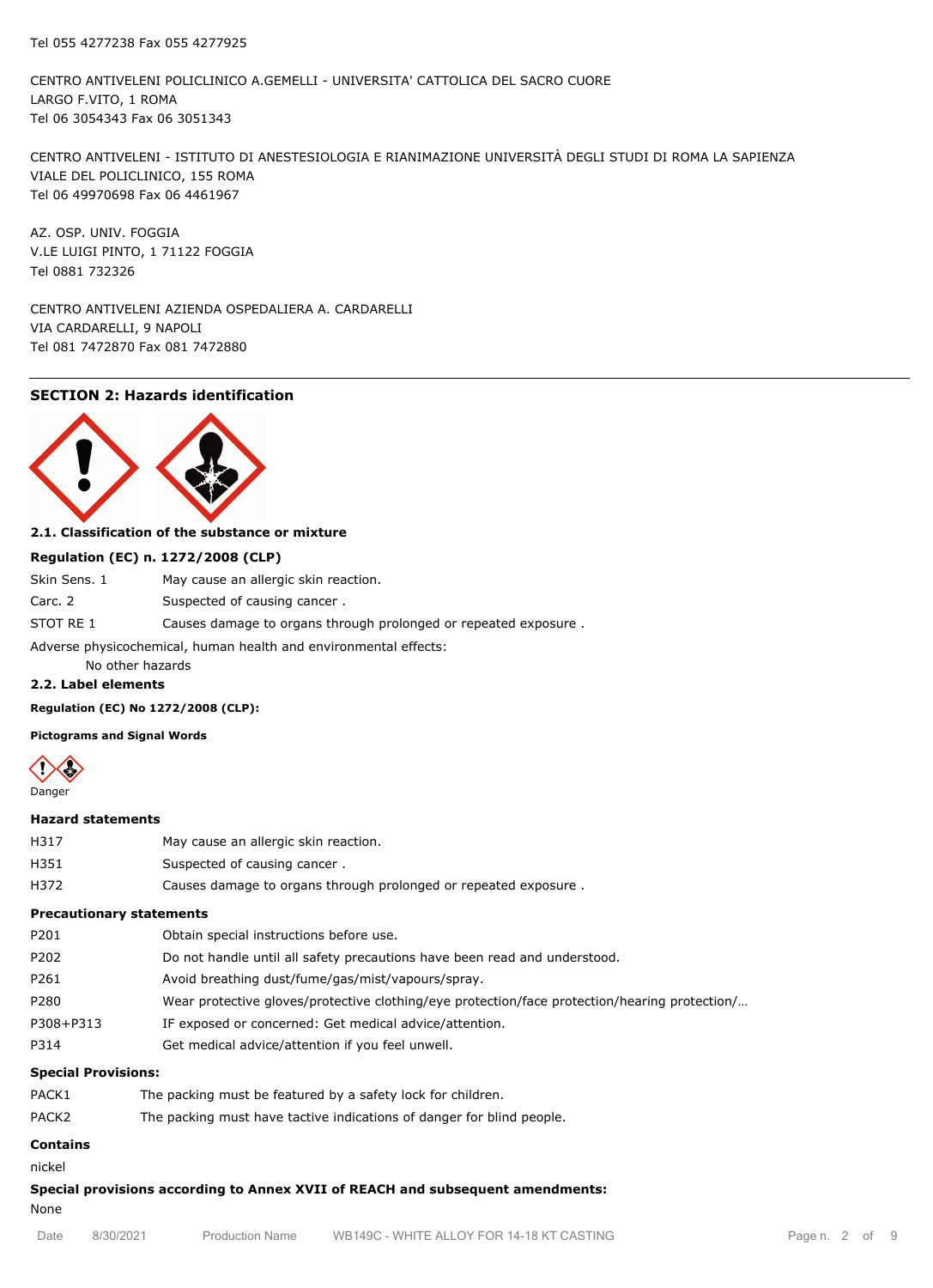#### **2.3. Other hazards**

No PBT Ingredients are present

Other Hazards: No other hazards

#### **SECTION 3: Composition/information on ingredients**

#### **3.1. Substances**

N.A.

#### **3.2. Mixtures**

Mixture identification: WB149C - WHITE ALLOY FOR 14-18 KT CASTING

| Hazardous components within the meaning of the CLP regulation and related classification: |             |                                          |                                                                                                                 |                            |  |  |  |
|-------------------------------------------------------------------------------------------|-------------|------------------------------------------|-----------------------------------------------------------------------------------------------------------------|----------------------------|--|--|--|
| Qty                                                                                       | <b>Name</b> | Ident. Numb.                             | <b>Classification</b>                                                                                           | <b>Registration Number</b> |  |  |  |
| $50 - 75 %$                                                                               | Copper      | EC:231-159-6<br>Index:029-024-<br>$00-X$ | CAS: 7440-50-8 Substance with a Union workplace<br>exposure limit.                                              |                            |  |  |  |
| $10 - 15 \%$                                                                              | nickel      | EC:231-111-4<br>$01 - 4$                 | CAS: 7440-02-0 Carc. 2, H351; STOT RE 1, H372;<br>Skin Sens. 1, H317; Aguatic<br>Index:028-002- Chronic 3, H412 |                            |  |  |  |

#### **SECTION 4: First aid measures**

#### **4.1. Description of first aid measures**

In case of skin contact:

Immediately take off all contaminated clothing.

Areas of the body that have - or are only even suspected of having - come into contact with the product must be rinsed immediately with plenty of running water and possibly with soap.

Wash thoroughly the body (shower or bath).

Remove contaminated clothing immediatley and dispose off safely.

In case of eyes contact:

Wash immediately with water.

In case of Ingestion:

Do not induce vomiting, get medical attention showing the SDS and label hazardous.

In case of Inhalation:

Remove casualty to fresh air and keep warm and at rest.

#### **4.2. Most important symptoms and effects, both acute and delayed**

N.A.

#### **4.3. Indication of any immediate medical attention and special treatment needed**

In case of accident or unwellness, seek medical advice immediately (show directions for use or safety data sheet if possible).

#### **SECTION 5: Firefighting measures**

#### **5.1. Extinguishing media**

Suitable extinguishing media:

Water.

Carbon dioxide (CO2).

Extinguishing media which must not be used for safety reasons:

None in particular.

# **5.2. Special hazards arising from the substance or mixture**

Do not inhale explosion and combustion gases.

Burning produces heavy smoke.

# **5.3. Advice for firefighters**

Use suitable breathing apparatus .

Collect contaminated fire extinguishing water separately. This must not be discharged into drains. Move undamaged containers from immediate hazard area if it can be done safely.

# **SECTION 6: Accidental release measures**

# **6.1. Personal precautions, protective equipment and emergency procedures**

Wear personal protection equipment.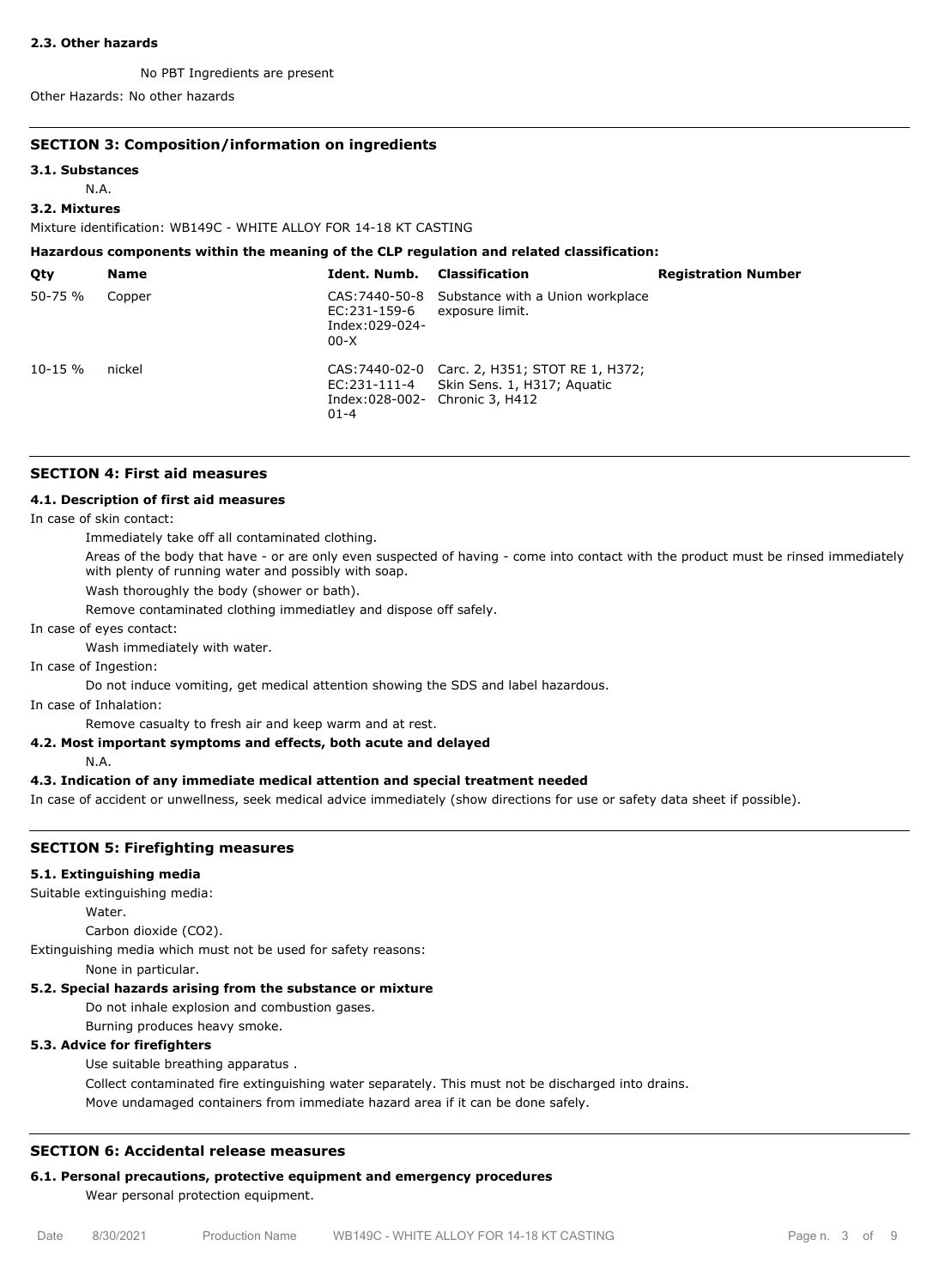Remove persons to safety.

See protective measures under point 7 and 8.

#### **6.2. Environmental precautions**

Do not allow to enter into soil/subsoil. Do not allow to enter into surface water or drains.

Retain contaminated washing water and dispose it.

In case of gas escape or of entry into waterways, soil or drains, inform the responsible authorities.

Suitable material for taking up: absorbing material, organic, sand

#### **6.3. Methods and material for containment and cleaning up**

Suitable material for taking up: absorbing material, organic, sand

# Wash with plenty of water.

#### **6.4. Reference to other sections**

See also section 8 and 13

#### **SECTION 7: Handling and storage**

#### **7.1. Precautions for safe handling**

Avoid contact with skin and eyes, inhaltion of vapours and mists.

Exercise the greatest care when handling or opening the container.

Don't use empty container before they have been cleaned.

Before making transfer operations, assure that there aren't any incompatible material residuals in the containers.

Contamined clothing should be changed before entering eating areas.

Do not eat or drink while working.

See also section 8 for recommended protective equipment.

#### **7.2. Conditions for safe storage, including any incompatibilities**

Incompatible materials:

None in particular.

Instructions as regards storage premises:

Adequately ventilated premises.

#### **7.3. Specific end use(s)**

Recommendation(s)

None in particular

Industrial sector specific solutions:

None in particular

#### **SECTION 8: Exposure controls/personal protection**

#### **8.1. Control parameters**

| <b>Community Occupational Exposure Limits (OEL)</b> |                           |            |                |       |                                         |               |                   |                        |                                                                                 |
|-----------------------------------------------------|---------------------------|------------|----------------|-------|-----------------------------------------|---------------|-------------------|------------------------|---------------------------------------------------------------------------------|
| Component                                           | <b>OEL</b><br><b>Type</b> | Country    | <b>Ceiling</b> | mg/m3 | <b>Long Term Long Term Short</b><br>ppm | Term<br>mg/m3 | Short<br>Term ppm | <b>Behaviour Notes</b> |                                                                                 |
| Copper                                              | ACGIH                     | <b>NNN</b> |                | 0,2   |                                         |               |                   |                        | Fume, as Cu. Irr, GI,<br>metal fume fever                                       |
|                                                     | ACGIH                     | <b>NNN</b> |                | 1     |                                         |               |                   |                        | Dusts and mists, as<br>Cu. Irr, GI, metal<br>fume fever                         |
| nickel                                              | ACGIH                     | <b>NNN</b> |                | 1,5   |                                         |               |                   |                        | Elemental. (I), A5 -<br>Dermatitis,<br>pneumoconiosis                           |
|                                                     | ACGIH                     | <b>NNN</b> |                | 0,1   |                                         |               |                   |                        | Soluble inorganic<br>compounds (NOS).<br>$(I)$ , A4 - Lung dam,<br>nasal cancer |
|                                                     | ACGIH                     | NNN        |                | 0,2   |                                         |               |                   |                        | Insoluble inorganic<br>compounds (NOS).                                         |

#### **Derived No Effect Level (DNEL) values**

| Component | CAS-No.         | <b>Industr Profess mer</b><br>ional | Route                  | Worker Worker Consu Exposure Exposure Frequency Remark |
|-----------|-----------------|-------------------------------------|------------------------|--------------------------------------------------------|
| Copper    | 7440-50-8 0,041 | ma/ka                               | <b>Human</b><br>Dermal | Long Term, systemic<br>effects                         |

(I), A1 - Lung cancer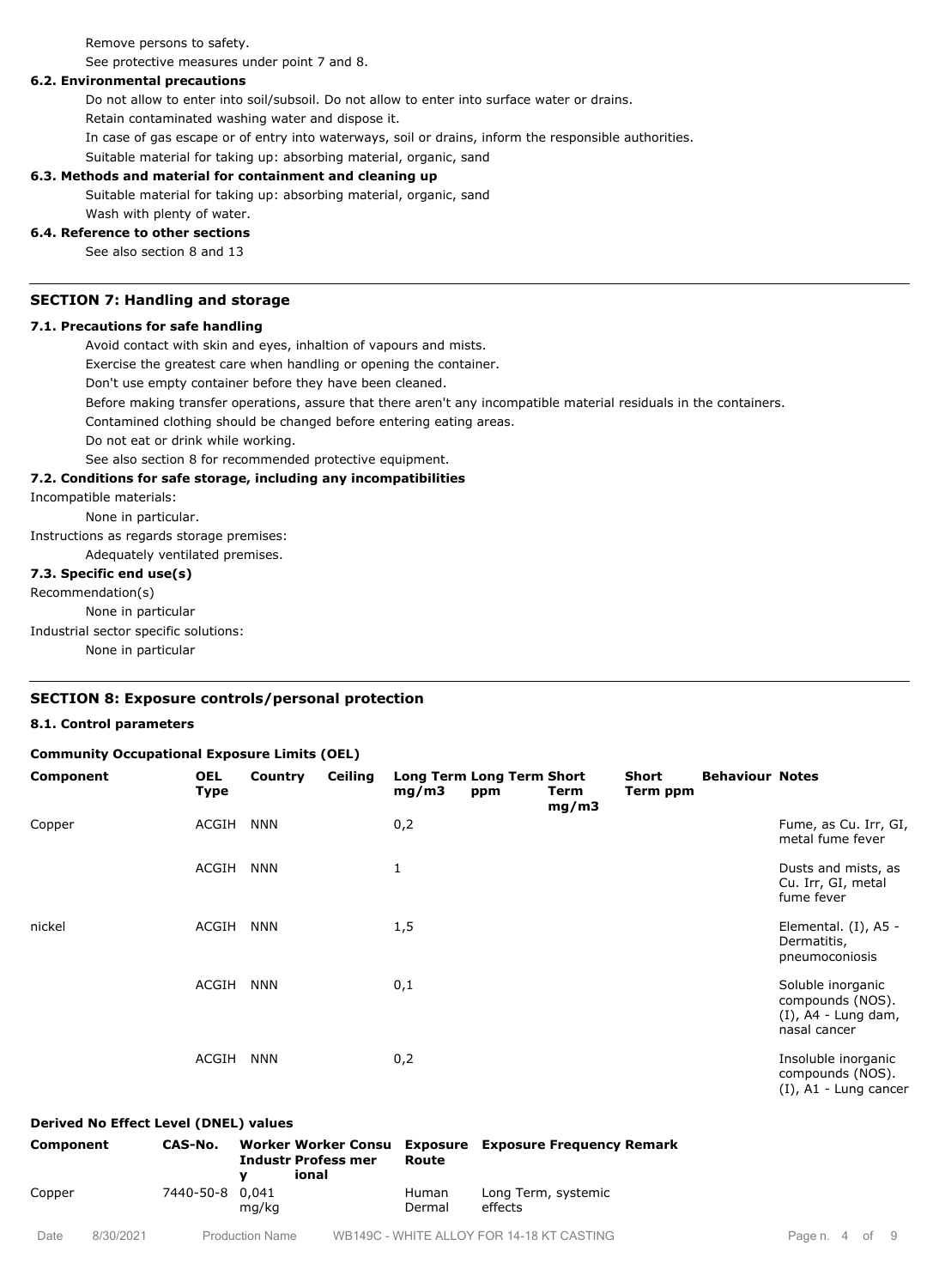| 0,041 | Human        | Long Term, systemic  |
|-------|--------------|----------------------|
| mg/kg | Inhalation   | effects              |
| 0,082 | Human        | Short Term, systemic |
| mg/kg | Dermal       | effects              |
| 0,082 | <b>Human</b> | Short Term, systemic |
| mg/kg | Inhalation   | effects              |

#### **8.2. Exposure controls**

Eye protection:

Use close fitting safety goggles, don't use eye lens.

Protection for skin:

Use clothing that provides comprehensive protection to the skin, e.g. cotton, rubber, PVC or viton. Protection for hands:

Use protective gloves that provides comprehensive protection, e.g. P.V.C., neoprene or rubber.

Respiratory protection: N.A. Thermal Hazards: N.A. Environmental exposure controls: N.A. Hygienic and Technical measures N.A.

# **SECTION 9: Physical and chemical properties**

**9.1. Information on basic physical and chemical properties Physical State** Solid **Appearance and colour:** White-grey grained alloy **Odour:** Odourless **Odour threshold:** N.A. **pH:** N.A. **Melting point / freezing point:** 1100 °C (2012 °F) **Initial boiling point and boiling range:** N.A. **Flash point:** > 93°C **Evaporation rate:** N.A. **Upper/lower flammability or explosive limits:** N.A. **Vapour density:** N.A. **Vapour pressure:** N.A. **Relative density:** N.A. **Solubility in water:** Unsoluble in water **Solubility in oil:** Unsoluble in organic solvents **Partition coefficient (n-octanol/water):** N.A. **Auto-ignition temperature:** N.A. **Decomposition temperature:** N.A. **Viscosity:** N.A. **Explosive properties:** N.A. **Oxidizing properties:** N.A. **Solid/gas flammability:** N.A.

# **9.2. Other information**

**VOC** N.A. **Substance Groups relevant properties** N.A. **Miscibility:** N.A. **Conductivity:** N.A.

#### **SECTION 10: Stability and reactivity**

#### **10.1. Reactivity**

Stable under normal conditions

#### **10.2. Chemical stability**

Data not Available.

# **10.3. Possibility of hazardous reactions**

None.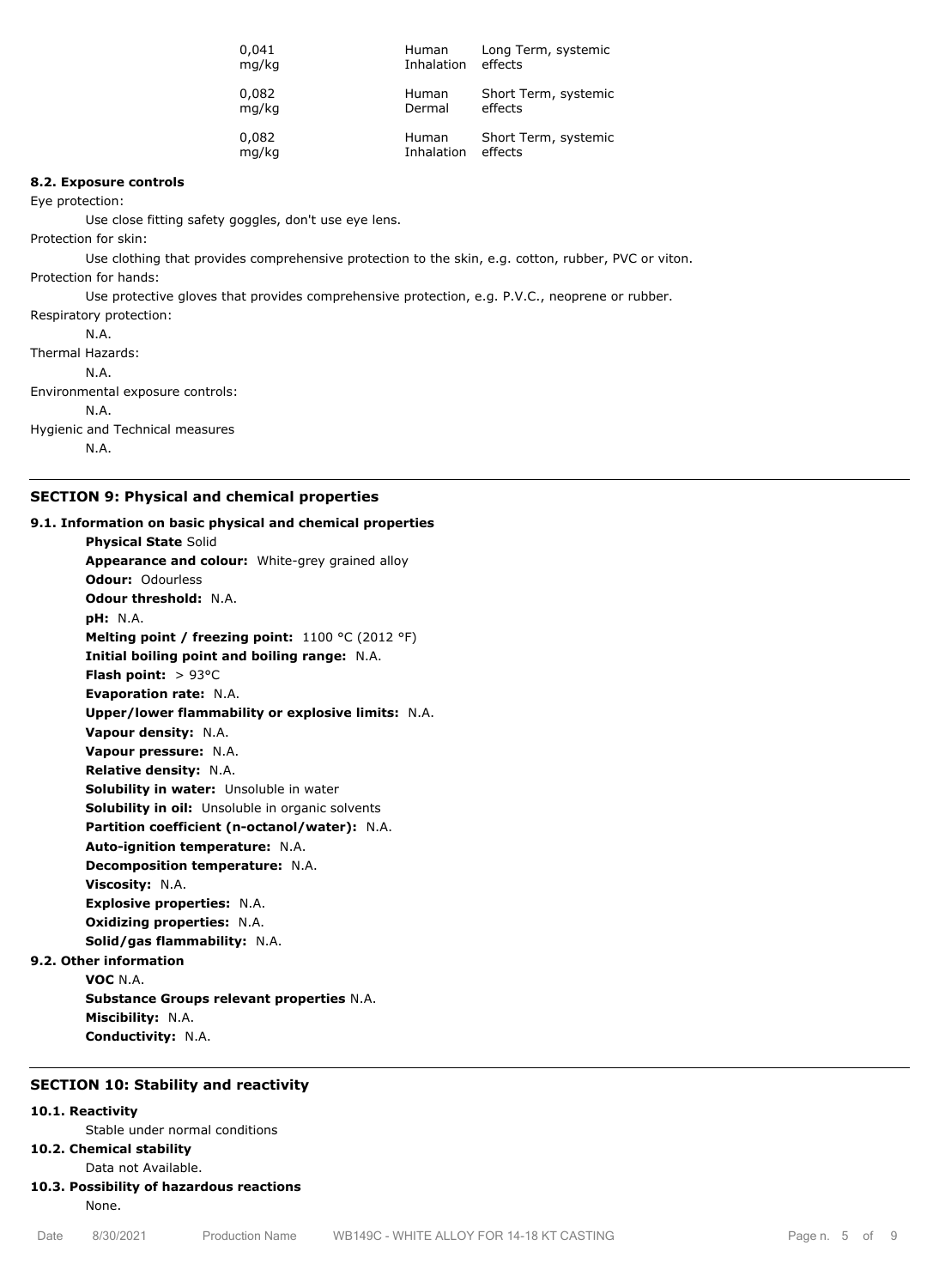#### **10.4. Conditions to avoid**

Stable under normal conditions.

**10.5. Incompatible materials**

- None in particular.
- **10.6. Hazardous decomposition products**

None.

#### **SECTION 11: Toxicological information**

# **11.1. Information on toxicological effects**

#### **Toxicological Information of the Preparation**

| a) acute toxicity                    | Not classified                                                   |
|--------------------------------------|------------------------------------------------------------------|
|                                      | Based on available data, the classification criteria are not met |
| b) skin corrosion/irritation         | Not classified                                                   |
|                                      | Based on available data, the classification criteria are not met |
| c) serious eye damage/irritation     | Not classified                                                   |
|                                      | Based on available data, the classification criteria are not met |
| d) respiratory or skin sensitisation | The product is classified: Skin Sens. 1(H317)                    |
| e) germ cell mutagenicity            | Not classified                                                   |
|                                      | Based on available data, the classification criteria are not met |
| f) carcinogenicity                   | The product is classified: Carc. 2(H351)                         |
| q) reproductive toxicity             | Not classified                                                   |
|                                      | Based on available data, the classification criteria are not met |
| h) STOT-single exposure              | Not classified                                                   |
|                                      | Based on available data, the classification criteria are not met |
| i) STOT-repeated exposure            | The product is classified: STOT RE 1(H372)                       |
| j) aspiration hazard                 | Not classified                                                   |
|                                      | Based on available data, the classification criteria are not met |

#### **SECTION 12: Ecological information**

#### **12.1. Toxicity**

Adopt good working practices, so that the product is not released into the environment. Eco-Toxicological Information:

#### **List of Eco-Toxicological properties of the product**

Not classified for environmental hazards.

No data available for the product

#### **12.2. Persistence and degradability**

N.A.

#### **12.3. Bioaccumulative potential**

N.A.

**12.4. Mobility in soil**

N.A.

## **12.5. Results of PBT and vPvB assessment**

No PBT Ingredients are present

#### **12.6. Other adverse effects**

N.A.

# **SECTION 13: Disposal considerations**

#### **13.1. Waste treatment methods**

Recover, if possible. Send to authorised disposal plants or for incineration under controlled conditions. In so doing, comply with the local and national regulations currently in force.

#### **SECTION 14: Transport information**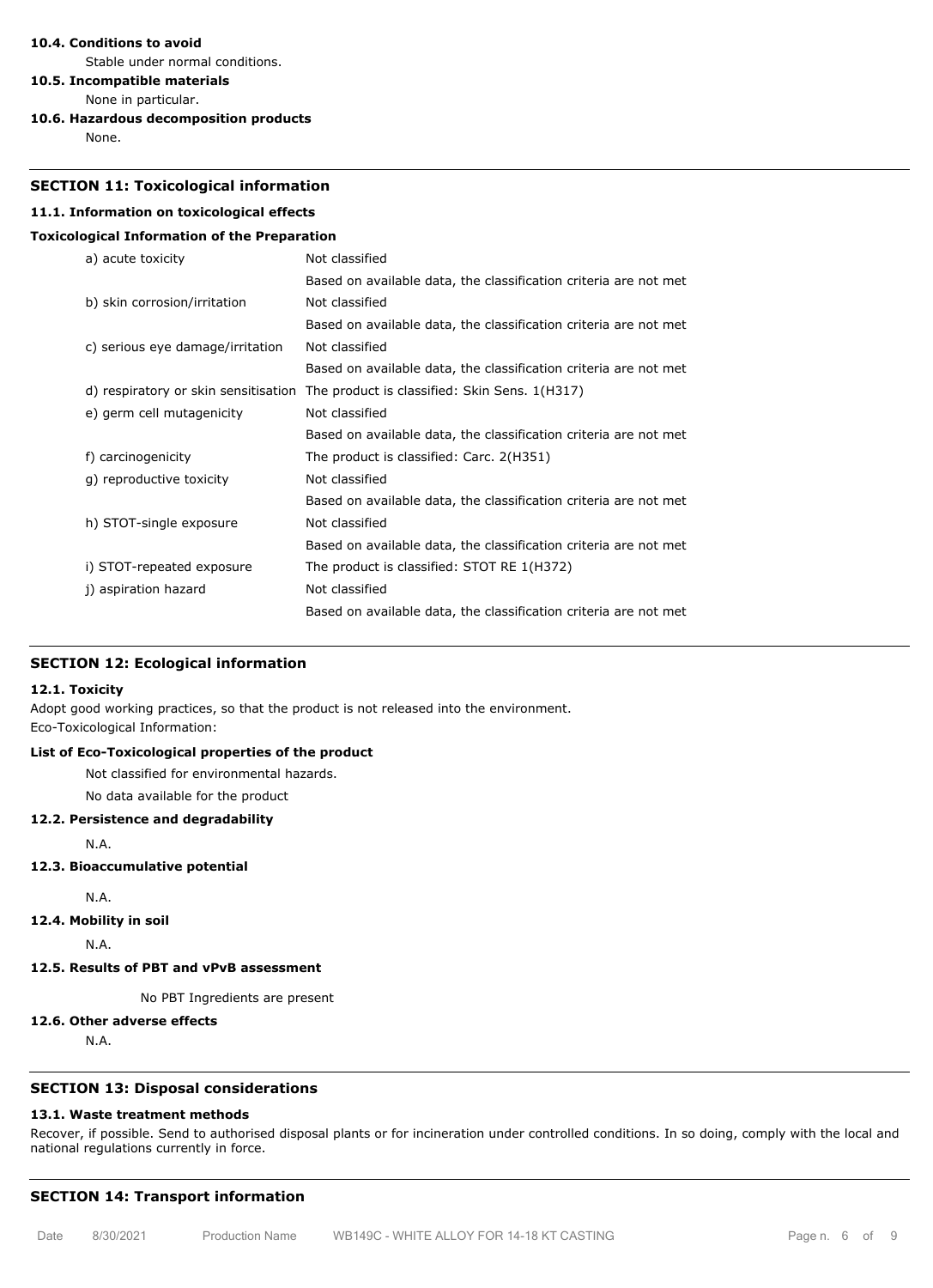Not classified as dangerous in the meaning of transport regulations.

#### **14.1. UN number**

N.A.

#### **14.2. UN proper shipping name**

N.A.

- **14.3. Transport hazard class(es)**
	- ADR-Class: NA N.A.
- **14.4. Packing group**

N.A.

**14.5. Environmental hazards**

N.A.

**14.6. Special precautions for user**

N.A. Road and Rail ( ADR-RID ) :

N.A.

Air ( IATA ) :

Sea ( IMDG ) :

**14.7. Transport in bulk according to Annex II of MARPOL and the IBC Code**

N.A.

N.A.

#### **SECTION 15: Regulatory information**

#### **15.1. Safety, health and environmental regulations/legislation specific for the substance or mixture**

Dir. 98/24/EC (Risks related to chemical agents at work) Dir. 2000/39/EC (Occupational exposure limit values) Regulation (EC) n. 1907/2006 (REACH) Regulation (EC) n. 1272/2008 (CLP) Regulation (EC) n. 790/2009 (ATP 1 CLP) and (EU) n. 758/2013 Regulation (EU) n. 286/2011 (ATP 2 CLP) Regulation (EU) n. 618/2012 (ATP 3 CLP) Regulation (EU) n. 487/2013 (ATP 4 CLP) Regulation (EU) n. 944/2013 (ATP 5 CLP) Regulation (EU) n. 605/2014 (ATP 6 CLP) Regulation (EU) n. 2015/1221 (ATP 7 CLP) Regulation (EU) n. 2016/918 (ATP 8 CLP) Regulation (EU) n. 2016/1179 (ATP 9 CLP) Regulation (EU) n. 2017/776 (ATP 10 CLP) Regulation (EU) n. 2018/669 (ATP 11 CLP) Regulation (EU) n. 2018/1480 (ATP 13 CLP) Regulation (EU) n. 2019/521 (ATP 12 CLP) Regulation (EU) 2015/830

Restrictions related to the product or the substances contained according to Annex XVII Regulation (EC) 1907/2006 (REACH) and subsequent modifications:

Restrictions related to the product: None

Restrictions related to the substances contained: None

Provisions related to directive EU 2012/18 (Seveso III):

#### N.A.

# **Regulation (EU) No 649/2012 (PIC regulation)**

No substances listed

German Water Hazard Class.

Class 3: extremely hazardous.

SVHC Substances:

No data available

# **15.2. Chemical safety assessment**

No Chemical Safety Assessment has been carried out for the mixture.

# **SECTION 16: Other information**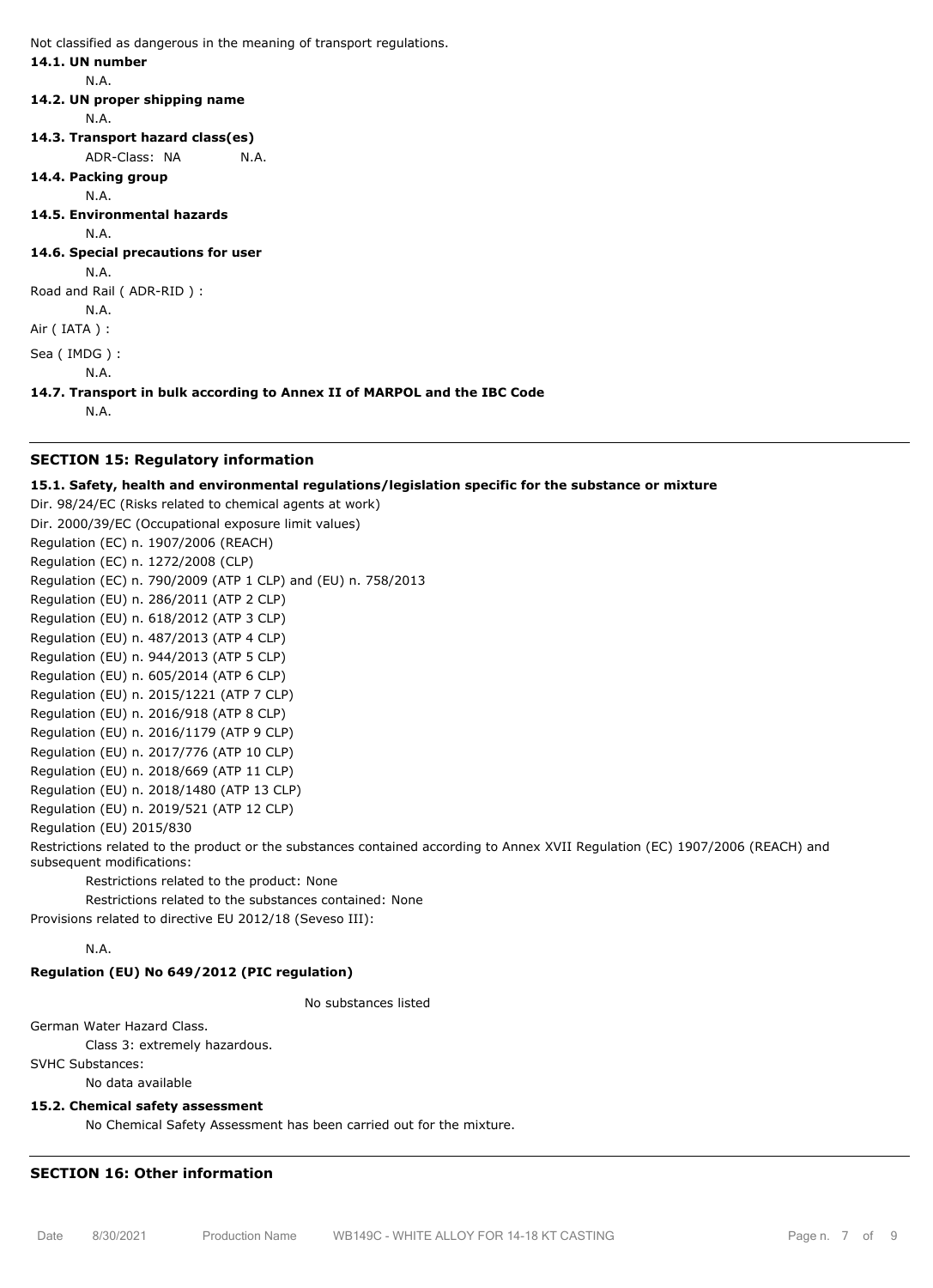| Code    | <b>Description</b>                   |                                                                  |  |  |  |  |
|---------|--------------------------------------|------------------------------------------------------------------|--|--|--|--|
| H317    | May cause an allergic skin reaction. |                                                                  |  |  |  |  |
| H351    | Suspected of causing cancer.         |                                                                  |  |  |  |  |
| H372    |                                      | Causes damage to organs through prolonged or repeated exposure.  |  |  |  |  |
| H412    |                                      | Harmful to aquatic life with long lasting effects.               |  |  |  |  |
|         |                                      |                                                                  |  |  |  |  |
| Code    | Hazard class and hazard category     | <b>Description</b>                                               |  |  |  |  |
| 3.4.2/1 | Skin Sens. 1                         | Skin Sensitisation, Category 1                                   |  |  |  |  |
| 3.6/2   | Carc. 2                              | Carcinogenicity, Category 2                                      |  |  |  |  |
| 3.9/1   | STOT RE 1                            | Specific target organ toxicity $-$ repeated exposure, Category 1 |  |  |  |  |

**Classification and procedure used to derive the classification for mixtures according to Regulation (EC) 1272/2008 [CLP]:**

| <b>Classification according to Regulation Classification procedure</b><br>(EC) Nr. 1272/2008 |                    |  |  |
|----------------------------------------------------------------------------------------------|--------------------|--|--|
| 3.4.2/1                                                                                      | Calculation method |  |  |
| 3.6/2                                                                                        | Calculation method |  |  |
| 3.9/1                                                                                        | Calculation method |  |  |

This document was prepared by a competent person who has received appropriate training. Main bibliographic sources:

ECDIN - Environmental Chemicals Data and Information Network - Joint Research Centre, Commission of the European Communities

SAX's DANGEROUS PROPERTIES OF INDUSTRIAL MATERIALS - Eight Edition - Van Nostrand Reinold

The information contained herein is based on our state of knowledge at the above-specified date. It refers solely to the product indicated and constitutes no guarantee of particular quality.

It is the duty of the user to ensure that this information is appropriate and complete with respect to the specific use intended.

This MSDS cancels and replaces any preceding release.

Legend to abbreviations and acronyms used in the safety data sheet:

ACGIH: American Conference of Governmental Industrial Hygienists

ADR: European Agreement concerning the International Carriage of Dangerous Goods by Road.

AND: European Agreement concerning the International Carriage of Dangerous Goods by Inland Waterways

ATE: Acute Toxicity Estimate

ATEmix: Acute toxicity Estimate (Mixtures)

BCF: Biological Concentration Factor

BEI: Biological Exposure Index

BOD: Biochemical Oxygen Demand

CAS: Chemical Abstracts Service (division of the American Chemical Society).

CAV: Poison Center

CE: European Community

CLP: Classification, Labeling, Packaging.

CMR: Carcinogenic, Mutagenic and Reprotoxic

COD: Chemical Oxygen Demand

COV: Volatile Organic Compound

CSA: Chemical Safety Assessment

CSR: Chemical Safety Report

DMEL: Derived Minimal Effect Level

DNEL: Derived No Effect Level.

DPD: Dangerous Preparations Directive

DSD: Dangerous Substances Directive

EC50: Half Maximal Effective Concentration

ECHA: European Chemicals Agency

EINECS: European Inventory of Existing Commercial Chemical Substances.

ES: Exposure Scenario

GefStoffVO: Ordinance on Hazardous Substances, Germany.

GHS: Globally Harmonized System of Classification and Labeling of Chemicals.

IARC: International Agency for Research on Cancer

IATA: International Air Transport Association.

IATA-DGR: Dangerous Goods Regulation by the "International Air Transport Association" (IATA).

IC50: half maximal inhibitory concentration

ICAO: International Civil Aviation Organization.

ICAO-TI: Technical Instructions by the "International Civil Aviation Organization" (ICAO).